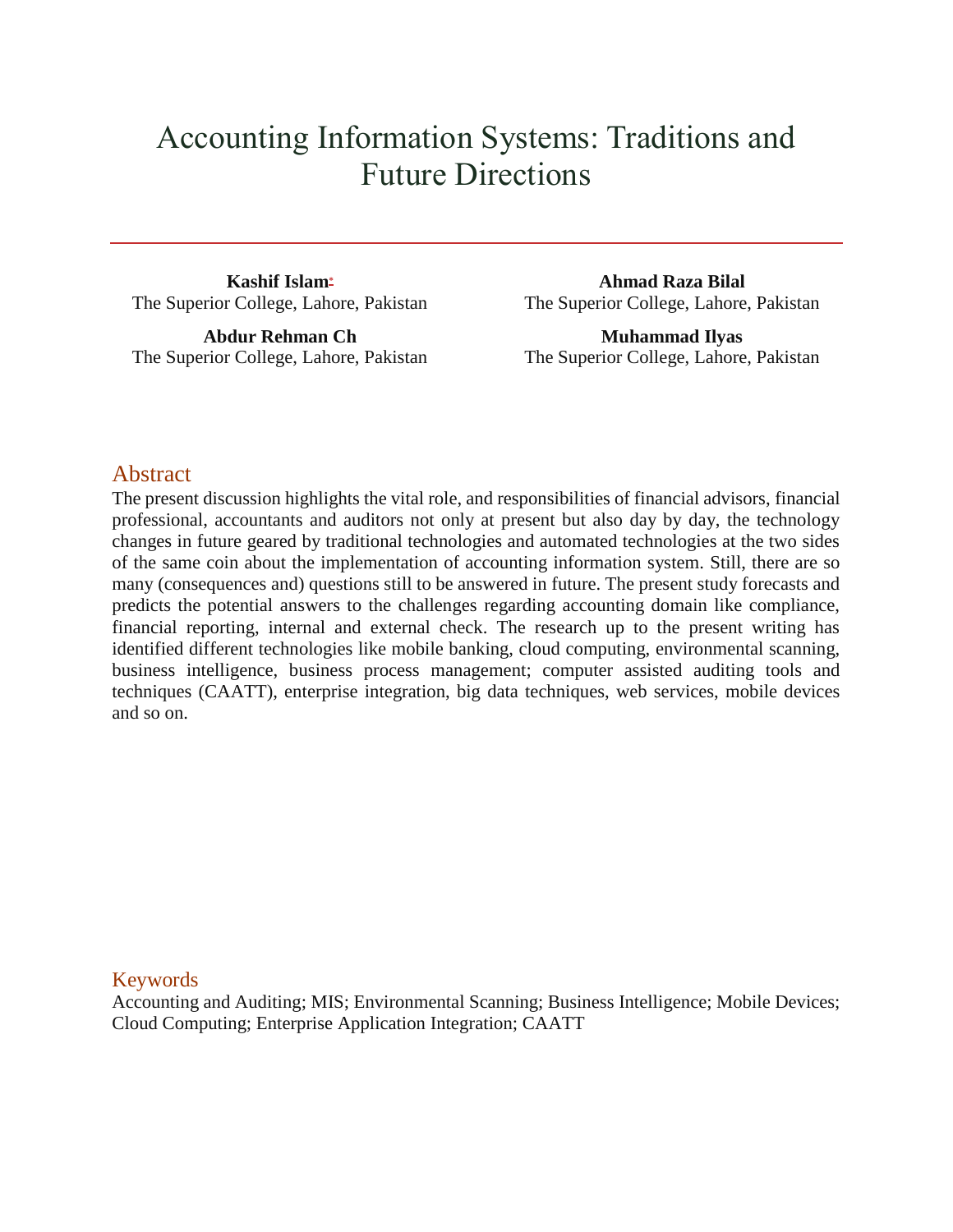#### **Introduction**

Typically, any Accounting Information System, (famously known as) AIS, is composed of three major sub-systems: (1) Transaction Processing System (TPS) that supports daily and routine business processes and operations; (2) General Ledger and Factory Ledger system and Financial Reporting System (GL/FRS) and (3) Management Reporting Systems (MRS) [\[1\]](http://www.icommercecentral.com/open-access/accounting-information-systems-traditions-and-future-directions-by-using-ais-in-traditional-organizations.php?aid=86088#1). Any AIS is a machine based procedure for tracking the accounting and auditing activity supported by information technology and the relevant resources [\[2\]](http://www.icommercecentral.com/open-access/accounting-information-systems-traditions-and-future-directions-by-using-ais-in-traditional-organizations.php?aid=86088#2). Almost every type of decision making including financial and non-financial which has any type of affect on processing of business transactions is always based on AIS tools for collection, analysis, storage and manipulations of accounting data (which helps to work more efficiently and effectively). Again, TPS is the foundation stone of daily operations and processes. Three big transaction cycles called conversion cycle coupled with revenue and expenditure cycles. Here, the purpose of this information system is automate and regulate, record and analyse the financial matters in accounting domain being the first to support these activities [\[3\]](http://www.icommercecentral.com/open-access/accounting-information-systems-traditions-and-future-directions-by-using-ais-in-traditional-organizations.php?aid=86088#3). Indeed, the development of first computer machine by Charles Babbage provide a corner stone for computer based accounting, especially with the IBM702, which was used in 1953 for accounting. GLS/FRS being the two sides of the same coin or being termed as hand in glove are two closely related mechanisms, with GLS covers recording and summarization while measurement, reporting and decision making being the function of FRS respectively. The output of them may be in the form of tax returns, financial statements, for all the members of the stake holders [\[4\]](http://www.icommercecentral.com/open-access/accounting-information-systems-traditions-and-future-directions-by-using-ais-in-traditional-organizations.php?aid=86088#4). MRS, usually provides information and basic inputs for job order costing, process costing, cost, volume and profit analysis, ABC costing, variance analysis, Budgeting (short term and long term), cash flows, payroll and material handling including perpetual and periodic issues, EOQ, internal departmental transfers, bonus and right issues, ratio analysis at one side and preparation of branch accounts (independent and foreign branches), consignment accounts, contract accounts, joint venture accounts, banking transactions along with the bank reconciliation statements, cash books, are prepared at the other side.

Enterprise resource Planning (ERP), is the best answer of this accounting domain, which is a blend and facilitates all vital functions for any organization for implementation [\[5](http://www.icommercecentral.com/open-access/accounting-information-systems-traditions-and-future-directions-by-using-ais-in-traditional-organizations.php?aid=86088#5)[,6\]](http://www.icommercecentral.com/open-access/accounting-information-systems-traditions-and-future-directions-by-using-ais-in-traditional-organizations.php?aid=86088#6). Now, the Business Intelligence (BI), and the Balance Score Card System are playing their role to complement and integrate AIS with its offered facilities or so. This current study presents a mirror image, based upon a literature review on the challenges, tendencies, movements, trends and the answers to the domain of AIS and its functions. It also suggests some of the expected solutions and findings to these challenges by uncovering the future challenges.

The organization and sequence of this paper is organized as follows:

The part second highlights the current challenges, tendencies and issues of the modern times while the fact and finding, conclusions, implications, suggestions and the future work is presented in the final section of this paper.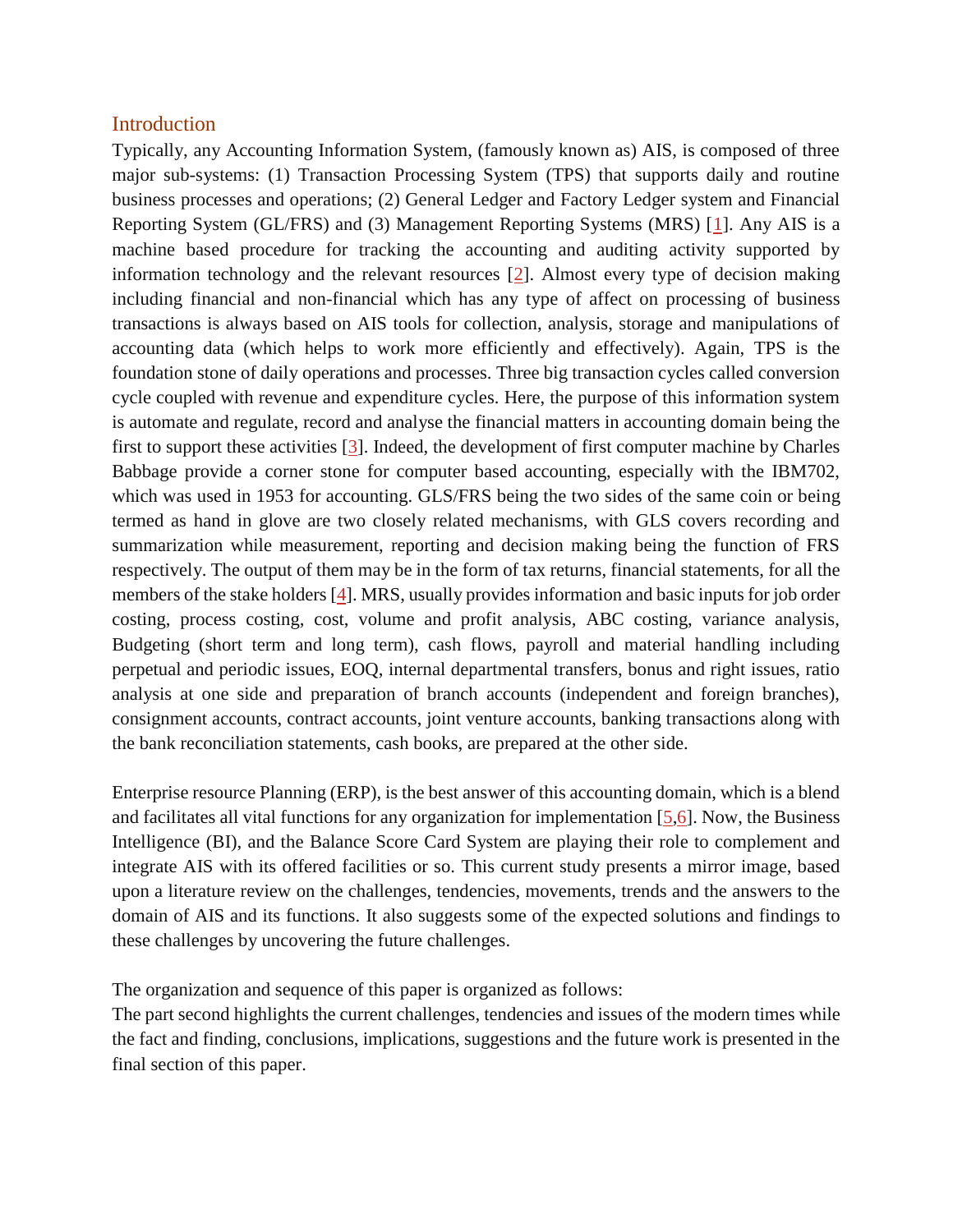#### **Accounting and Auditing Challenges and Tendencies**

UK's University of Bath and CIMA conducted an online survey with 5426 finance professionals worldwide [\[7\]](http://www.icommercecentral.com/open-access/accounting-information-systems-traditions-and-future-directions-by-using-ais-in-traditional-organizations.php?aid=86088#7). These financial personnel belong to different parts of the world and these respondents were performing versatile responsibilities classified into six groups namely: (1) accounting operations, which represent activities like debtors and creditors management, financial reporting on internal and external matters including different documentations like statutory reporting, operational and financial risks and leverages, treasury and budgeting issues, corporate financial issues related to taxes, interpretation of available management accounting information, internal audits, short term and long term budgeting issues, standard costing and as well as cash management support system which will include strategic and tactical options, decision making, various personnel and benchmarking responsibility accounting. Hence, there is swing from traditional accounting processes towards the strategic management.

There is a need of S.M. Guidance and network support system which is crying need of the traditional operational book keeping and accounting. The trend against the financial crisis of 2008, which represents valuable addition and contribution towards major corporation worldwide which understand complex type of financial matters and strategic matters of vital importance to the top self-managing teams [\[7\]](http://www.icommercecentral.com/open-access/accounting-information-systems-traditions-and-future-directions-by-using-ais-in-traditional-organizations.php?aid=86088#7). The traditional duties regarding business operations, reporting, analysis and interpretations also are important to be discussed in this regard. The word " reporting" used 357 times in the AIS Book of James Hall that shows its real importance and benefits to organization and it also shows what is to be included in the reports for further data analysis and presentations or so. As the latest financial bubble has increased the importance of AIS for all stake holders especially for the investors [\[7\]](http://www.icommercecentral.com/open-access/accounting-information-systems-traditions-and-future-directions-by-using-ais-in-traditional-organizations.php?aid=86088#7). One activity called auditing, internal or external called independent audit, encompasses the range of all activities including the audit of financial statements, including compliance of SOP's, reviewing the audit and legal obligations, analysing the operational efficiency and productivity, detecting errors and frauds, within the firms [\[1\]](http://www.icommercecentral.com/open-access/accounting-information-systems-traditions-and-future-directions-by-using-ais-in-traditional-organizations.php?aid=86088#1). Internal auditors need to support all types of functional activities with IT technologies help to manage their work and workforce more effectively which help to achieve the goals in well manner way [\[8\]](http://www.icommercecentral.com/open-access/accounting-information-systems-traditions-and-future-directions-by-using-ais-in-traditional-organizations.php?aid=86088#8).

The external auditor's activities are same like of internal but they mainly focus on the implementation of specific laws, rules and regulations, implementation of reporting standards while preparing the financial statements of any concern [\[9\]](http://www.icommercecentral.com/open-access/accounting-information-systems-traditions-and-future-directions-by-using-ais-in-traditional-organizations.php?aid=86088#9). Board of directors and the third party are representative through the internal and external auditors respectively  $[4,9]$  $[4,9]$ . In modern times, the Audit firms are seeking for ways and tools for true and fair view like using technological ways as AIS which help in effective internal controls and checks.

Brainstorming meetings are compulsory to be attended by the members of the engagement teams in order identify potential risks attached with errors and frauds in order to mitigate the effects of these risks. The result is nothing else except to go for Computer Assisted Auditing Tools and Techniques (CAATT's) [\[10\]](http://www.icommercecentral.com/open-access/accounting-information-systems-traditions-and-future-directions-by-using-ais-in-traditional-organizations.php?aid=86088#10). Now, appropriate technological responses are the crying need of the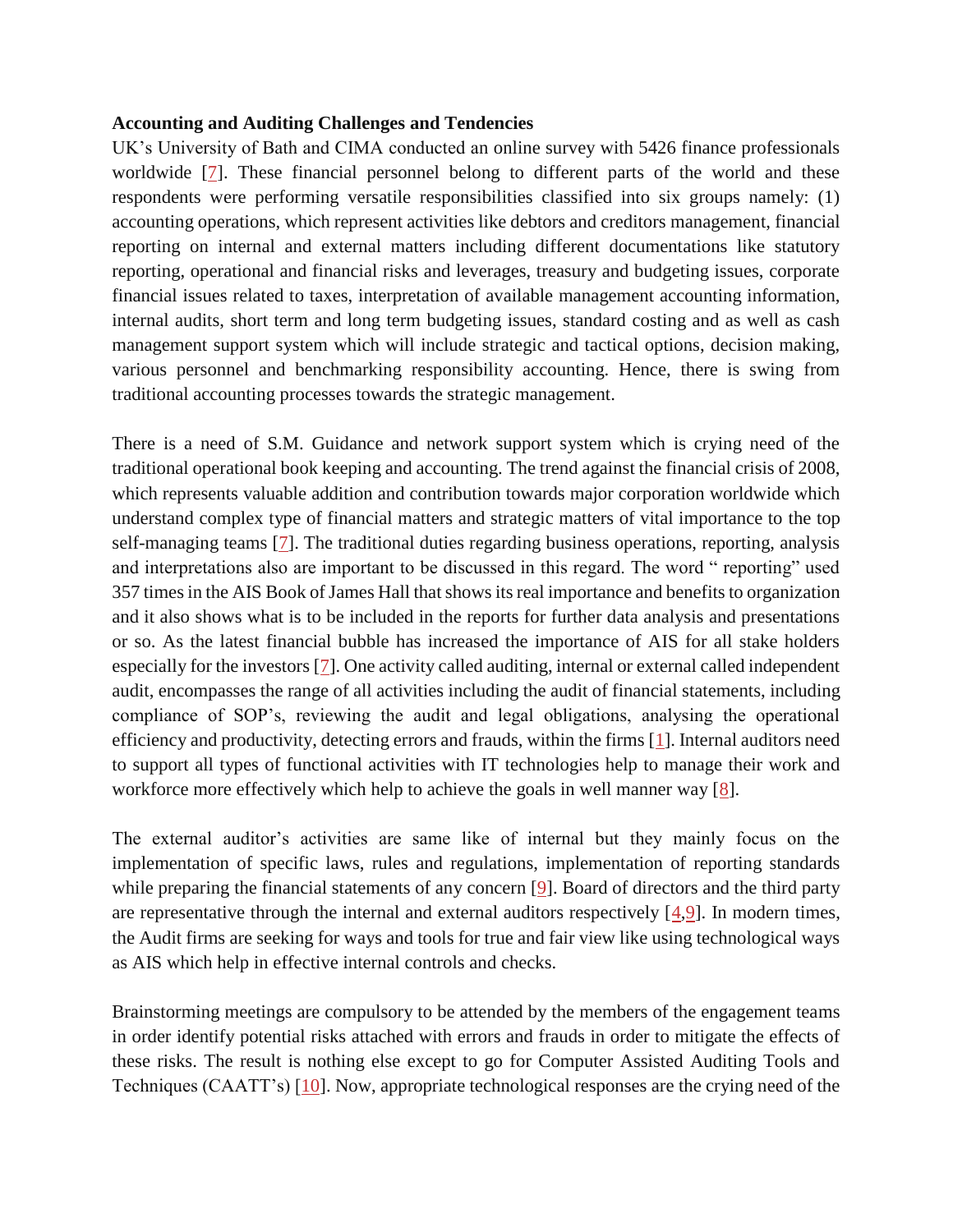day after the emergence of different time to time financial crisis during the last decade. It is still a challenging environment to the discussion of this paper like in Greece, where the banking crisis be reported in the financial statements. The other side of the picture shows that a reasonable list of duties is always there to be performed by the traditional accountants in spite of having fortnight revolutions in the technologies.

Thus, the literature review shows that most of the accounting concerns  $[1,10-12]$  $[1,10-12]$  $[1,10-12]$  accounting cycle transaction processing, accounts payables and accounts receivables, internal and external financial reporting issues, external reporting statutory meeting andreporting, operating and financial issues, corporate finance issues, risk management and regulations like internal audits, compliance management, tax matters, treasury and audit issues, management accounting job order costing and process costing, cost, volume and profit analysis, budgeting being short term and long term, forecasting, reporting on standard costing which includes variance analysis , management support system, staff recruitment and training and performance appraisal, error and fraud detection etc. Several accounting benefits are provided by ERP technologies which facilitate all this system.

The focus and main gist of this paper is to highlight different challenges that are still unaddressed. These key areas have been listed for future research like strategic and operational analysis, benchmarking, forecasting techniques, internal and external control and checks coupled with internal and external audit to observe true and fair view, risk management and mitigation, analysis of historical data, provision of tailor made and inter active reporting issues, compliance reporting and cloud computing issues.

#### **Technology Answers**

Both business and IT managers are in a puzzle how to synchronize and make them compatible with each other to run organization. The successful and profitable companies have aligned them on multi-phase tasks like communication, value, governance, scope, skill and measurement and so many others [\[13\]](http://www.icommercecentral.com/open-access/accounting-information-systems-traditions-and-future-directions-by-using-ais-in-traditional-organizations.php?aid=86088#13). This task always need a fresh, perspective and an up to date IT skills to make it operative by using workforce incentives, refresher courses, by process improvement or process reengineering or even by using clean slate philosophy [\[14\]](http://www.icommercecentral.com/open-access/accounting-information-systems-traditions-and-future-directions-by-using-ais-in-traditional-organizations.php?aid=86088#14). Company's productivity in the form of cost efficiency and profitability depends on the positive impacts of AIS implementation and its support network procedures to work better in the organization [\[15\]](http://www.icommercecentral.com/open-access/accounting-information-systems-traditions-and-future-directions-by-using-ais-in-traditional-organizations.php?aid=86088#15). According to Ismail and King, if innovations are properly used in SME's by investing in AIS and its allied technologies, the result is increased operational efficiency and productivity or so.

**Figure 1**, highlights the vital current challenges around accountancy and finance field linked with technological and new internet approaches to cope with these modern challenges. There are many relations exit, but we are discussing the most vital features.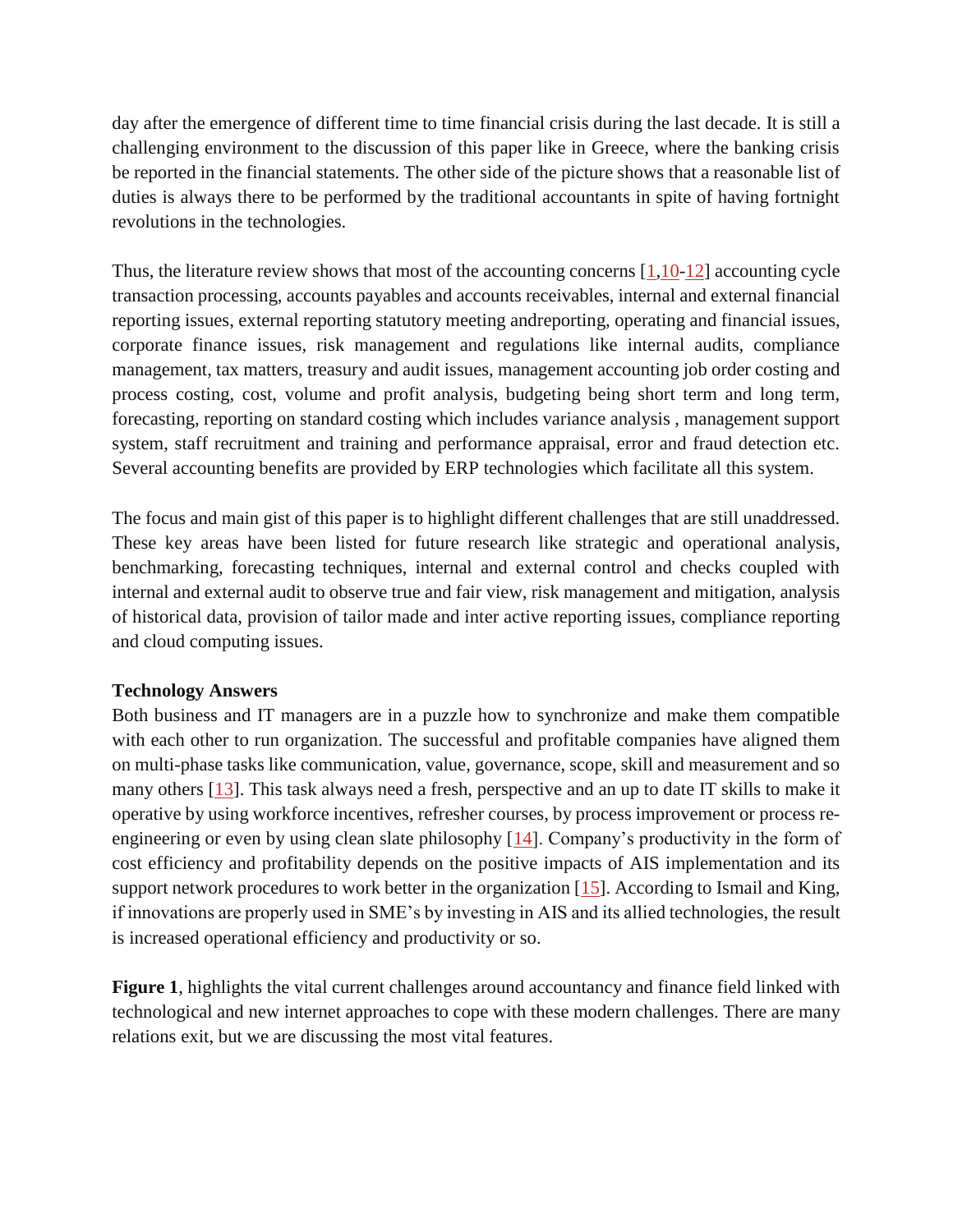

**Figure 1:** Current challenges around accountancy and finance field.

Now, we briefly discuss different IT approaches which can respond to each of the above mentioned accounting challenges in the organization.

# Web and Internet Services

Various Autonomous software applications, normally presented by the terms like services, internet or e-services and web services are identified through unique code known as uniform resource identifier (URI), accessed by standardized and customized protocols like HTTP, XML or SOAP [\[16\]](http://www.icommercecentral.com/open-access/accounting-information-systems-traditions-and-future-directions-by-using-ais-in-traditional-organizations.php?aid=86088#16). Internet is considered the grass root base for web based communication in the form of intranet or extranet. All the information flow which circulates in the organization in the top to bottom or bottom to top, is supported by Enterprise application Integration (EAI), meaning co-ordination between clients and suppliers. Today, these services facilitate AIS, web applications and operational systems, and this extend real time reporting and external reporting to all the parties having stake with the company. The full time and real accessibility is the ultimate outcome of all of this discussion in this paper. Reduction in liquidity risk and reduction in the selection of adverse suppliers/vendors results in increased financial performance which helps the organizations regarding financial aspects [\[17\]](http://www.icommercecentral.com/open-access/accounting-information-systems-traditions-and-future-directions-by-using-ais-in-traditional-organizations.php?aid=86088#17). As a result of this automation, investors and creditors are now well informed stakeholders which results in lower chances of loss and high quality financial and accounting data bank for future plans and execute the existing plans accordingly. Online data is the pre requisite of on line trading and organizations used their web sites to present their data publically and it also fulfils the compliance requirement [\[4\]](http://www.icommercecentral.com/open-access/accounting-information-systems-traditions-and-future-directions-by-using-ais-in-traditional-organizations.php?aid=86088#4). It also facilitates in the proper implementation of rules and regulations in order to abide by the government requirements. There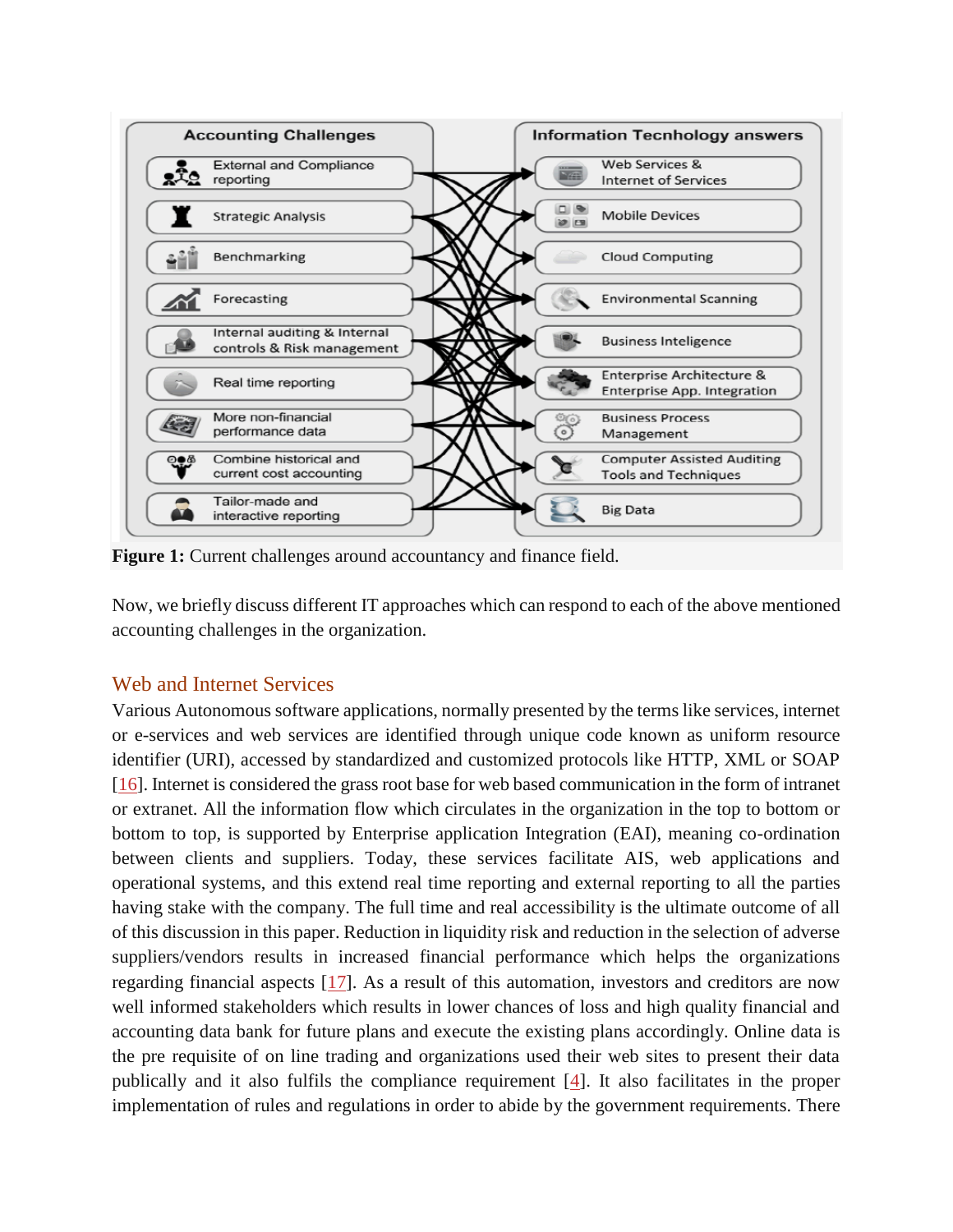is also a combination of web based and web enabled accounting software which is providing services to the managers. Now, online billing and invoicing is significantly used by every type of business organization supported by Link Point, PayPal and Authorize.net. These provide reliable, valid secure, fast gateways of business transactions.

Now, the new range of services include support framework network for strategic guidance for strategic planning.

### **Mobile Devices**

Mobiles are itself a miracle and its overnight features. Easily portable and awesome apps are amazing and unbelievable. It has revolutionized the society demography; it has a mixed effect on so many old inventions like wrist watches, PTCL Land line telephones, calculators, desktop computer systems, and even on laptops and Tablets. It has now become an integral part of business and communication. Latest technologies are now used as Mobile Banking, Mobile shopping, Emails, What's APP, Vibre, skype, Imo, Line, EMU and so many other features and applications have increased its use in the communication system of most of the business organization at different levels with different intensity and variety. Yet mobile industry is facing many challenges or hurdles regarding its limitations, network problems, hidden limitations of mobile devices, capacity and speed issues, user distrust in mobile applications, security issues like theft and fraud etc. [\[18\]](http://www.icommercecentral.com/open-access/accounting-information-systems-traditions-and-future-directions-by-using-ais-in-traditional-organizations.php?aid=86088#18). The survey conducted by the Oracle with 3000 or more mobile phone users around, show that 24% mobile users read customer reviews on their mobile phones while 55% people commented that they prefer M-Commerce activities to be used by the organizations. The integration amalgamation of this with other allied applications shall result in effective AIS. This highlights that mobile channels will promote and support real time event handling reporting and supporting the communication among original and potential investors, creditors, government agencies, different regulatory authorities resulting in a well informed and well synchronized organization which shall emerge as public friendly organization. The product given by the Micro Strategy called Moile BI, called the business intelligence (BI) solutions, that offers reports and analysis, which helps them to follow the performance of the company from their mobiles to make co-ordination among employees and top management.

#### **Cloud Computing**

Now a days, Web and language based accounting software is at its full demand due to the dynamic growth in internet services and advanced technological method are introduced. The use of cloud computing has emerged as one of the best solutions of recording of accounting information efficiently.

Modern days, a use of effective and efficient accounting system which covers all the aspects of inventory turnovers and management of day to day business operations. The use of any type of accounting software always helps the managers to properly manage the business activities in all the matters. As the cloud computing gives the benefits like secure data handling, gives automated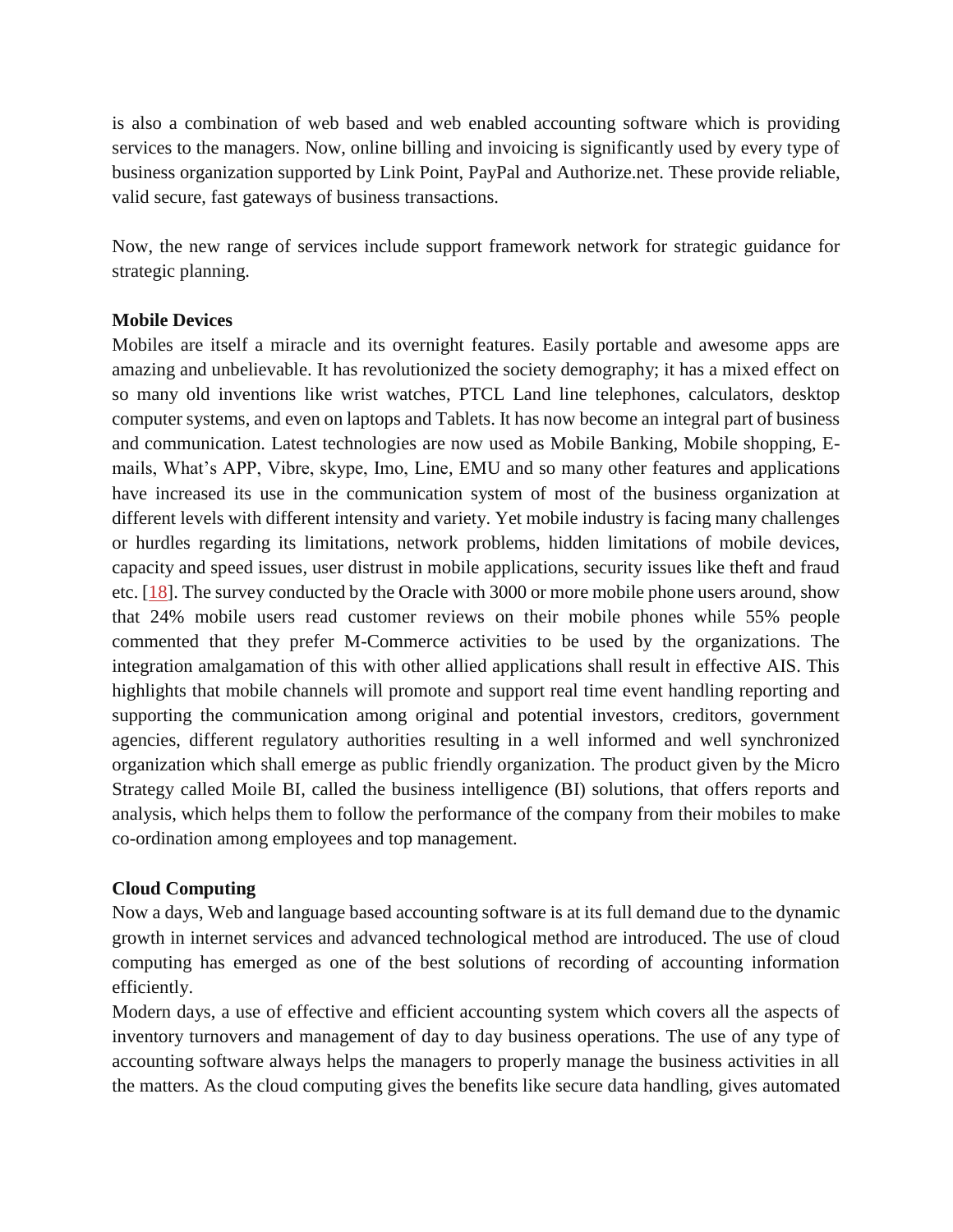secure business transactions, elimination of duplication, time and cost saving, a system of high levels of security and accuracy with quality of customized services during 24/7 days in week. It refers to a business architecture called SaaS, which means Software-as-a-service [\[19\]](http://www.icommercecentral.com/open-access/accounting-information-systems-traditions-and-future-directions-by-using-ais-in-traditional-organizations.php?aid=86088#19). SaaS is better software which focuses mainly on customization rather than standardization. Today an application can run more accurately due to effective software designs and delivery models or so on. It serves the purpose of comparatively lower cost of handling, ownership at one side while higher customized and mass level services given by vendors and offers durable results [\[20\]](http://www.icommercecentral.com/open-access/accounting-information-systems-traditions-and-future-directions-by-using-ais-in-traditional-organizations.php?aid=86088#20). The Mckinsey survey also pointed out those companies are considering and adopting more and more this software to the operational part of day to day business activities.

So, all range of stakeholders, take benefits with the availability of these types of data base management systems will be in a better position to access and exploit solid, valid and reliable accounting information for better real time reporting from anywhere there is an availability of internet access. The products like SAGE, Epicor financial Mngt. Microsoft dynamics GP, SAP ERP financials, NetSuite Financials, Intact financials and accounting Systems all serve almost the same purpose that was discussed above.

Difference may arise between in-house accounting or web based accounting due to some technical and language based coding modules. The different modules are core accounting, fund and inventory management accounting, project accounting, billing and invoicing modules, work order management, budgeting and forecasting, payroll and financial reporting modules, fixed asset and human resource management modules or so on.

#### **Environmental Scanning**

Environment means and includes all the potential forces, elements, factors which directly or indirectly influence the performance of any business organization constitute its environment, while the term environmental scanning means and refers to all the efforts made regarding acquisition, management and usage of information about different transactions, trends, events and their nature of relationship with the external environmental factors, which would assist the top management called self-managing teams in planning, organizing and all other related functions of management in order to decide the future actions and strategies to compete the competitors with using technique MEP managerial excellence programs. The everlasting strategic decision making is the key to success, yet many organizations still do not pay heed to the dynamic changes in the external environment. There is always a need to develop such a system to gather, manage and arrange external information data bank to be exploited for future strategy formulation and implementation better. We all know that historical data (past and present up to the last day) give us more insights and information for future line of action but also helpful for the proper evaluation of business decisions and implement of these decision effectively. The only focus of conventional accounting should not be the focus on stewardship function [\[20\]](http://www.icommercecentral.com/open-access/accounting-information-systems-traditions-and-future-directions-by-using-ais-in-traditional-organizations.php?aid=86088#20). Maximization of revenues and minimization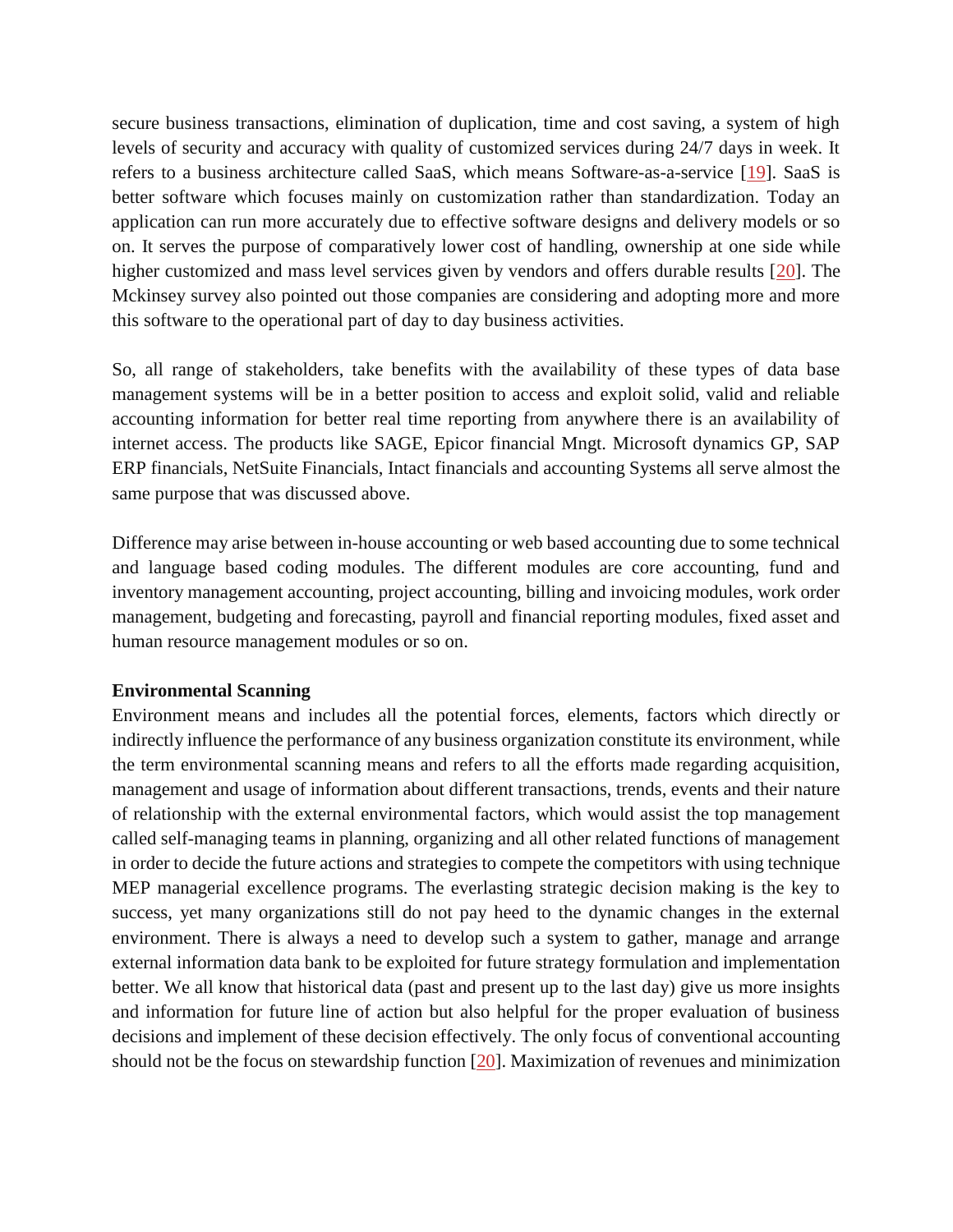of cost is also another perspective. The use of any asset for business or at the balance sheet date is also vital and it should be kept in mind how it will be dealt in accounting purposes.

Some experts combine the two i.e. the current methods with those of historical methods. The current cost accounting gains are complicated to adopt with that of environmental scanning processes as it contribute towards building a more complete view of business activities. It manages, in specific terms, more and accurate information about the market competitors and about market trends in general. It promotes the use of benchmarking approach for performance assessment and evaluation or so. Moreover, some risk identification, risk assessment and risk mitigation is possible only through the availability of external information authenticity.

#### **Business Intelligence**

Overall POLCA (planning, organizing, leading, controlling and assurance) implementation is strongly facilitated by Strategic management. Organizations need to estimate the overall performance and its progress how to achieve their mission, vision objectives and purpose. BI always work as an active member to explore, extend and develop new business opportunities on both policy levels called strategic and operational called long term and short objectives along with providing result oriented insights for customized decision making. The specialized processes like data mining, data analyses, process re-engineering, process mining, statistical and inferential analysis, simulation and predictive modelling and analysis etc. can support management and accounting challenges like scheduling, forecasting, decision support systems, strategic management accounting systems or so many others. The computer world's survey pointed out that all types of future appointments shall be based upon not only traditional IT skills but also it shall require novel and newer skills like use of cloud computing, business intelligence, online banking and mobile development [\[21\]](http://www.icommercecentral.com/open-access/accounting-information-systems-traditions-and-future-directions-by-using-ais-in-traditional-organizations.php?aid=86088#21). The survey proved that highly paid profession will be business intelligence analyst according to 2012 report. Now, there future lies with those professionals who can speak tech and transact business with equal ease.

A new term emerged "accounting intelligence", has been a type of business intelligence, being an expression showing the mixture of technologies used to record, extract, classify and derive information by using accounting and ERP software. The way the information is extracted is the base of classification between AI and BI solutions. Information is the direct outcome of ERP at AI while a query is executed, but in case of classical BI solutions, the data warehouses or OLAP cube is the basis of information generation. The real time information is offered by SAGE, which link directly to data warehouse.

#### **Enterprise Architecture and Enterprise Application Integration**

One of the most vital provisions is a holistic or technology based view of enterprise. The formerly unrelated data domains are the ultimate output of efficient and effective system integration [\[22\]](http://www.icommercecentral.com/open-access/accounting-information-systems-traditions-and-future-directions-by-using-ais-in-traditional-organizations.php?aid=86088#22). All the guidelines and the instructions to classify and launch interoperability needs, among other phase steps, business enterprise architecture must integrate a clear framework [\[23\]](http://www.icommercecentral.com/open-access/accounting-information-systems-traditions-and-future-directions-by-using-ais-in-traditional-organizations.php?aid=86088#23). Usually, the buzz word EAI called Enterprise application Integration is any kind of customized architecture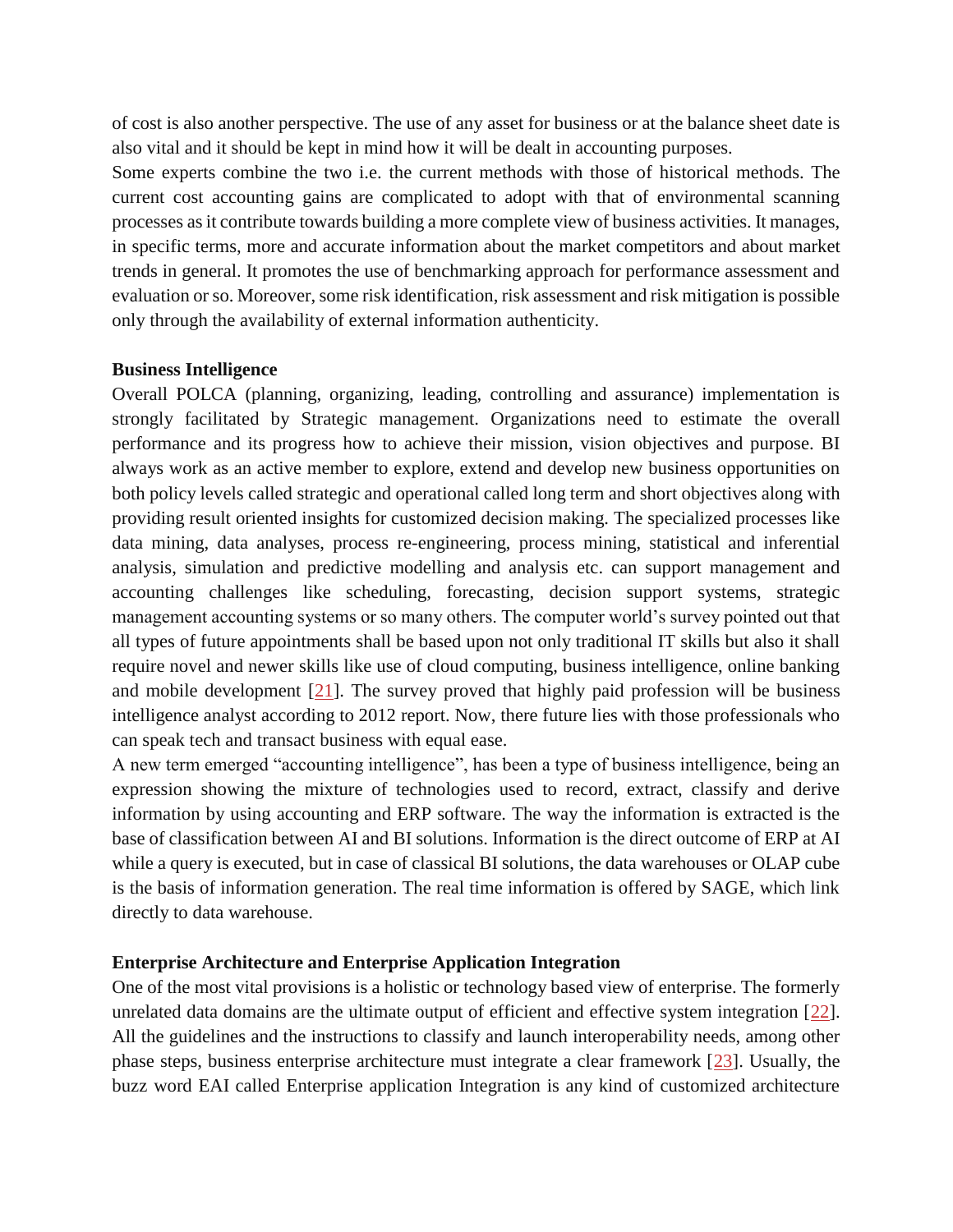directly owed to synchronization of applications and modules which must collect process and share to its stakeholders freely. To be effective and operative, called inter-operability feature of any system, i.e., "the ability to share in the information and services", allows AIS to more reliable, embedded and incorporated.

XBRL, called e-extensible business reporting language, a XML-based computer language, is a globally standardized source of exchanging of business information, due to the commonly used accounting and business reporting. The accounting challenges having a diversified dimensions like forecasting, internal auditing, checks and controls, strategic or operational analysis, benchmarking, future budget planning, risk assessment and risk management, real time reporting procedures combined with the big data bank of non-financial data. The practical examples are available as some firms use batch processing due to application of periodic inventory system which is sometimes called P-system, fixed interval review system or traditional review system of inventory management. But over the nights, almost all organizations are now real time updating their accounting cycle from the General ledger (GL) to ultimate financial reporting systems (FRS) [\[16\]](http://www.icommercecentral.com/open-access/accounting-information-systems-traditions-and-future-directions-by-using-ais-in-traditional-organizations.php?aid=86088#16). The objective is to have the real and true picture within a very short period of time, all which depends on level and extent of integration. Theoretically speaking, we can say that now higher the integration results in faster and more reliable reporting.

A relatively sophisticated attempt is practiced by ERP system to synchronized, though ERP does not sustain radically the forecasting, budgeting, reporting, summarizing, analysing, external reporting and then minimum cost allocation with maximum profit orientation. Management Accounting is supported by strategic management enterprise which is based on combined systems of ERP and SEM systems being the key support management system.

# Business Processes Evaluation and Management System

While discussing process in Operations and Production Management, it refers to all the activities or set of activities that take the inputs of the organization and transform them into of something of valuable. A list of considerable, thematic and dynamic scheme include like customer relationship management (CRM), Sig sigma approach of quality assurance, Enterprise Resource Planning System (ERP), different software used in services or manufacturing sectors, whether national and multi-national or global companies, all refer the process being critical and vital. Research indicates that all types of companies processes whether required process improvement or process reengineering, needs its proper place in the deployment of different task activities or so.

As we know that processes or operations are the core or critical factor in almost all types of organizations. It is meant how the different things are done by and through other people  $[24]$ . It is one of the three main pillars of establishment of any business organization namely people, process and purpose. For example, Kaplan and Norton gave a concept of "Strategy Map" based on the utilization of intangible assets, which influence the speed of internal processes creating high value for customers on priority and for stakeholders in general [\[25\]](http://www.icommercecentral.com/open-access/accounting-information-systems-traditions-and-future-directions-by-using-ais-in-traditional-organizations.php?aid=86088#25). Effective decisions are the result of effective and relevant and up to date information system of the organization. To enrich the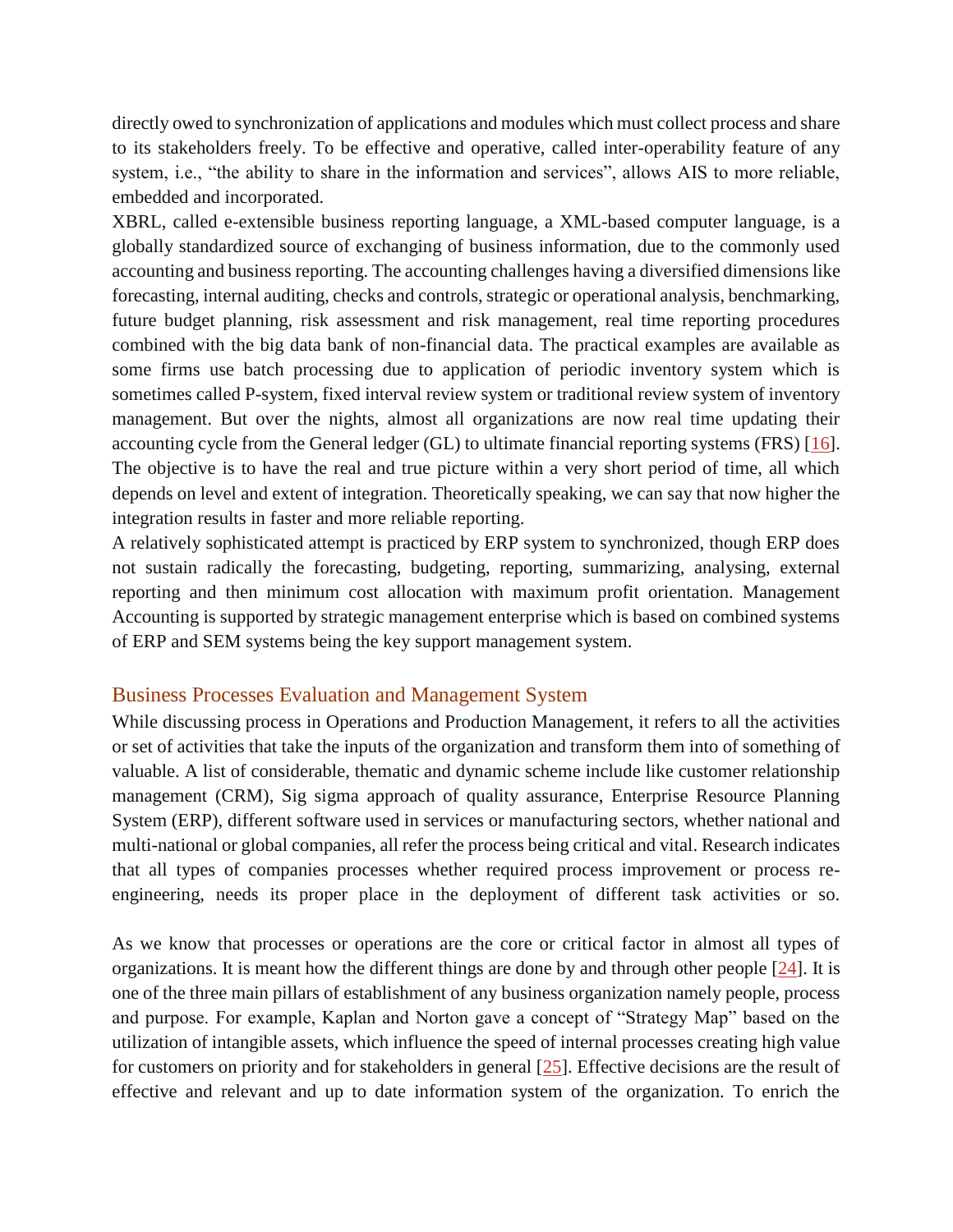reporting quality of the business entity, essential pieces of information must be separated to enhance the workflow and operational information necessary for process accomplishment [\[16\]](http://www.icommercecentral.com/open-access/accounting-information-systems-traditions-and-future-directions-by-using-ais-in-traditional-organizations.php?aid=86088#16). The decomposition or break down of different processes is fully supported by the BPM to deliver non-financial data to be used for AIS to improve its efficiency.

The proper administration of operational and strategic level of processes is vital especially with the suppliers through competitive orientation and co-operative orientation tactics applied to avail best quality inputs to start reliable operations. There are 5 M's in production process called Man, machine, materials, management and money, all being vital and can be utilized in a certain proportions in order to make them more result oriented processes. The BPM functionality, being integrated with AIS helps to apply activity based costing (ABC system) of cost allocation during the current of production process. As AIS will furnish us with direct cost and revenue allocation to the cost centers.

# Computer Assisted Auditing Tools and Techniques (CAATTS)

Auditors start their work after the end of accounting. Auditors use different software like MS-Excel, Peechtree, Tally software, oracle, ERP modules, Cloud computing and so many others called computer Assisted Audit tools and Techniques (CAATT) to enhance capabilities and financial viability of different issues. They are available from the maximized standard office suite to customized audit command language (ACL) and interactive data extraction and analysis (IDEA) for data mining, data extraction and data analysis in detail [\[26\]](http://www.icommercecentral.com/open-access/accounting-information-systems-traditions-and-future-directions-by-using-ais-in-traditional-organizations.php?aid=86088#26). These tools indicate and highlight different types of frauds, errors and misstatements that perform a very thick and extensive range of logical and result oriented including general ledger and factory ledger, payrolls and trial balance calculations to flag outliers, wrong calculations, or the so on like this [\[27\]](http://www.icommercecentral.com/open-access/accounting-information-systems-traditions-and-future-directions-by-using-ais-in-traditional-organizations.php?aid=86088#27). To check and ensure the working of key control measures and working of system on the desirable measures, these tools, techniques and measures allow the implementation of these uninterrupted and never ending auditing concepts, which provide a well synchronized and well-coordinated risk assessment and risk mitigation mechanism. This helps in assessing in the company wide risk levels by probing/investing different types of risk indicators by comparing with the historical performance [\[26\]](http://www.icommercecentral.com/open-access/accounting-information-systems-traditions-and-future-directions-by-using-ais-in-traditional-organizations.php?aid=86088#26).

# Big Data Model in Accounting and Auditing

Now-a-days, data ice bergs are generated by the giant companies. Corporate businesses levels deal with a variety and range of financial and non- financial information. Yet, today, the volume of generation of data is multi-dimensional and multi faced as created in the past. Phil Ostwalt, a partner in KPMG, advocates the proper management, collection and analysis of big data challenges which are inherent in audit compliance areas as a result of more and more electronic transactions [\[26\]](http://www.icommercecentral.com/open-access/accounting-information-systems-traditions-and-future-directions-by-using-ais-in-traditional-organizations.php?aid=86088#26). Big data plateau is a big challenge for the professionals working in internal auditing, internal controls and risk management areas. These data hills bring new and unique and unfamiliar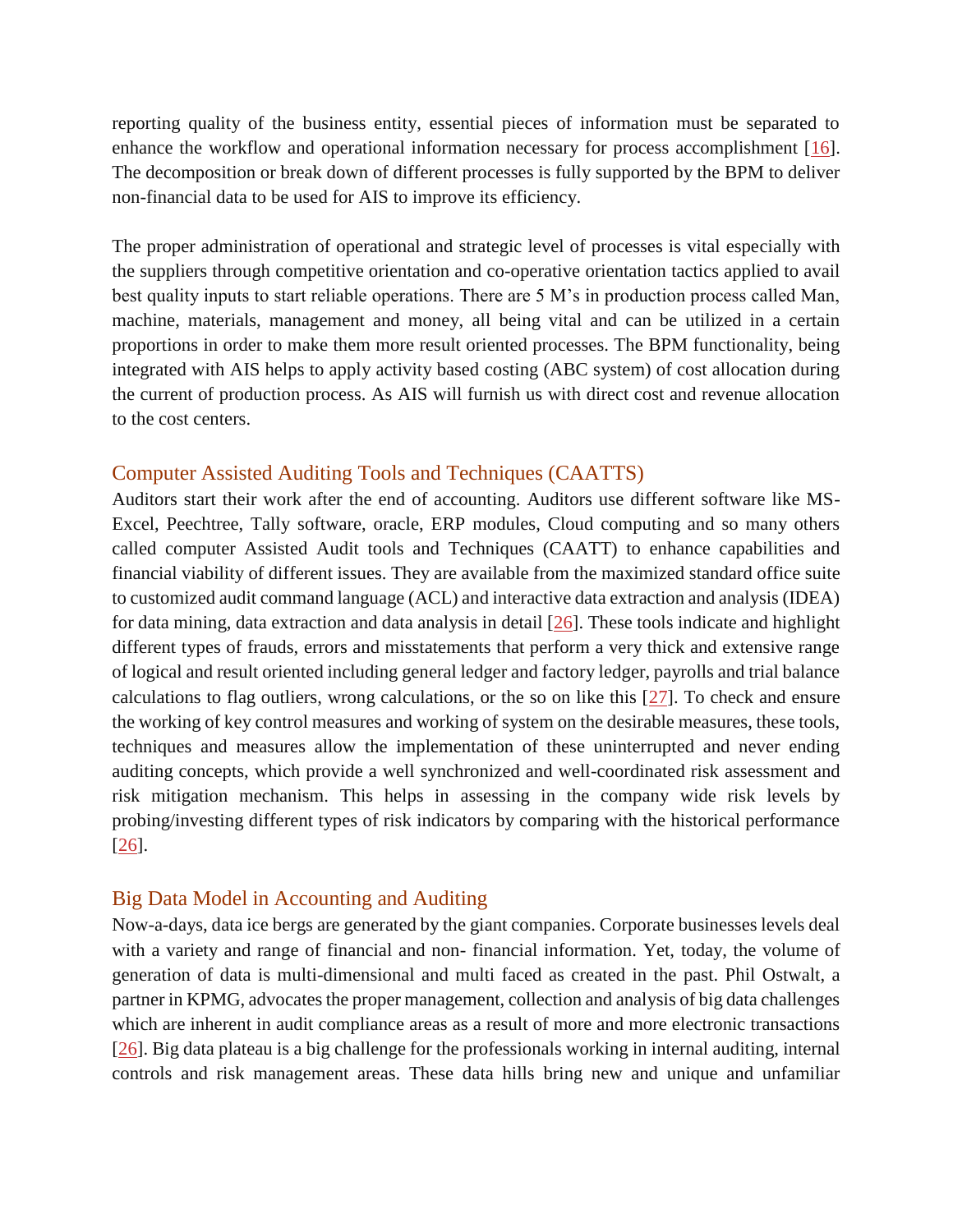challenges to the most of the system developers and this big data paradigm is hold up and supported by different techniques.

# Conclusion and Future Work

This paper at present highlights a list of apprehensions and concerns regarding accounting and finance domain, while the current technology is still not so much responsive at the required level. The present technology expertise available duly recognized and discussed in this paper must be taken as the future directions of research gaps within the specific domain of AIS. No doubt, ERP includes in AIS, but it also includes different emerging mechanism such as like ones discussed in the paper as also vital [\[28\]](http://www.icommercecentral.com/open-access/accounting-information-systems-traditions-and-future-directions-by-using-ais-in-traditional-organizations.php?aid=86088#28). So, an extensive research is required to find out new horizons, benefits and potentialities that these different mechanisms can fetch a list of work activities which can be automated though they are not extensively studied in AIS domain, which have a significant impact on accounting functions.